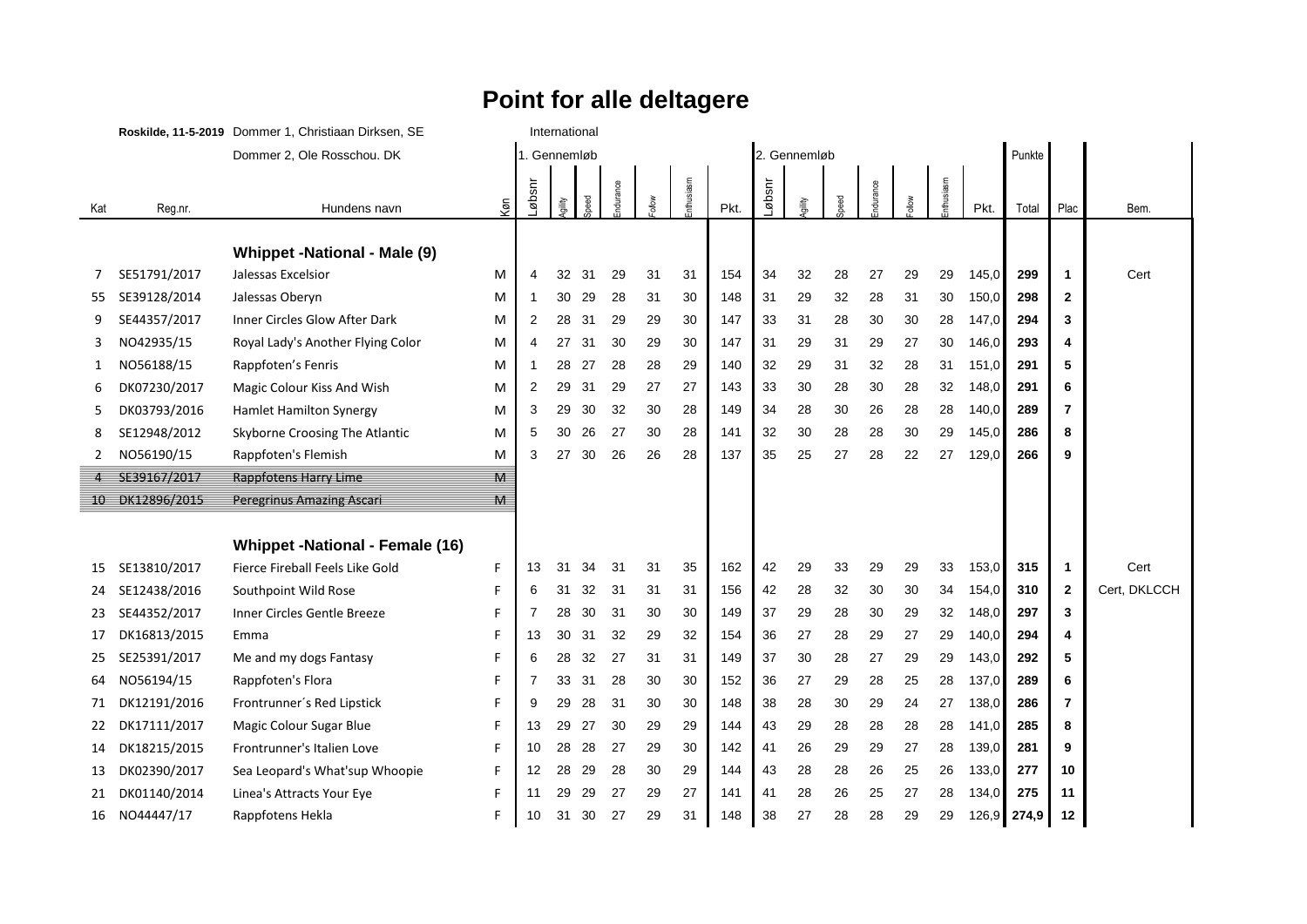| 26 | DK18789/2013    | Sea Leopard's Silent Saphire        | F  |    | 27 | 28 | 25 | 30 | 29 | 139 | 40 | 26 | 27 | 28 | 27 | 27 | 135,0 | 274 | 13             |              |
|----|-----------------|-------------------------------------|----|----|----|----|----|----|----|-----|----|----|----|----|----|----|-------|-----|----------------|--------------|
| 11 | DK18218/2015    | <b>Frontrunners Italian Desire</b>  | F. | 13 | 26 | 26 | 24 | 28 | 28 | 132 | 39 | 27 | 28 | 27 | 26 | 27 | 135,0 | 267 | 14             |              |
| 12 | DK07893/2013    | Fairway Ballerina Bolshoi           | F  | 11 | 29 | 28 | 25 | 26 | 30 | 138 | 40 | 25 | 27 | 22 | 25 | 29 | 128,0 | 266 | 15             |              |
| 20 | SE58733/2016    | Dyanitos Driva                      | F  | 12 | 23 | 28 | 25 | 23 | 23 | 122 | 39 | 20 | 26 | 24 | 11 | 20 | 101,0 | 223 | 16             |              |
|    | 18 NO51606/16   | Vel Et Revolution Femme Fatale      | Ē  |    |    |    |    |    |    |     |    |    |    |    |    |    |       |     |                |              |
|    | 19 SE25830/2017 | Golden Whip Silence Pink Puma       | Ē  |    |    |    |    |    |    |     |    |    |    |    |    |    |       |     |                |              |
|    |                 |                                     |    |    |    |    |    |    |    |     |    |    |    |    |    |    |       |     |                |              |
|    |                 |                                     |    |    |    |    |    |    |    |     |    |    |    |    |    |    |       |     |                |              |
|    |                 | Italiensk Mynde - Miks (2)          |    |    |    |    |    |    |    |     |    |    |    |    |    |    |       |     |                |              |
| 28 | SE51114/2015    | Corrino Forum Romanum               | М  | 14 | 29 | 29 | 33 | 29 | 29 | 149 | 44 | 28 | 29 | 26 | 28 | 29 | 140,0 | 289 | $\mathbf{1}$   |              |
| 27 | SE32186/2017    | Asti Sapphire Eric Christmas Heart  | М  | 14 | 20 | 20 | 20 | 20 | 20 | 100 | 44 | 31 | 30 | 30 | 28 | 29 | 148,0 | 248 | $\mathbf{2}$   |              |
|    | 29 SE56102/2011 | Skogsville's My Love My Life        | E  |    |    |    |    |    |    |     |    |    |    |    |    |    |       |     |                |              |
|    |                 |                                     |    |    |    |    |    |    |    |     |    |    |    |    |    |    |       |     |                |              |
|    |                 | Podenco Ibicenco - Miks (2)         |    |    |    |    |    |    |    |     |    |    |    |    |    |    |       |     |                |              |
| 30 | SE43271/2015    | Chiron I'm A Rocker                 | M  | 15 | 29 | 28 | 27 | 27 | 27 | 138 | 45 | 29 | 29 | 28 | 27 | 29 | 142,0 | 280 | $\overline{1}$ | Cert, DKLCCH |
| 31 | SE53922/2015    | Heron And Hounds Watin' To Smile    | M  | 15 | 25 | 26 | 20 | 25 | 22 | 118 | 45 | 22 | 24 | 20 | 21 | 19 | 106,0 | 224 | $\overline{2}$ |              |
|    |                 |                                     |    |    |    |    |    |    |    |     |    |    |    |    |    |    |       |     |                |              |
|    |                 | Basenji - Miks (2)                  |    |    |    |    |    |    |    |     |    |    |    |    |    |    |       |     |                |              |
| 32 | SE59480/2015    | Faraoland Too Hot To Handle         | М  | 16 | 28 | 28 | 28 | 28 | 28 | 140 | 46 | 27 | 29 | 29 | 28 | 26 | 139,0 | 279 | $\overline{1}$ | Cert         |
| 33 | SE13728/2012    | Faraoland Swedish Design            | M  | 16 | 27 | 28 | 26 | 28 | 27 | 136 | 46 | 27 | 28 | 29 | 28 | 26 | 138,0 | 274 | $\mathbf{2}$   |              |
|    |                 |                                     |    |    |    |    |    |    |    |     |    |    |    |    |    |    |       |     |                |              |
|    |                 | Pharaoh Hound -Miks (6)             |    |    |    |    |    |    |    |     |    |    |    |    |    |    |       |     |                |              |
| 35 | NO40433/13      | Bazinga A Storm Of Swords           | M  | 18 | 29 | 30 | 27 | 29 | 31 | 146 | 47 | 33 | 30 | 31 | 30 | 34 | 158,0 | 304 | $\overline{1}$ | Cert, DKLCCH |
| 38 | NO39649/17      | Bazinga Catniss The Girl On Fire    | F. | 17 | 30 | 28 | 26 | 28 | 28 | 140 | 47 | 28 | 27 | 28 | 29 | 29 | 141,0 | 281 | $\overline{2}$ |              |
| 34 | SE53927/2016    | Bazinga Baratheon of Dragonstone    | M  | 17 | 26 | 26 | 28 | 25 | 26 | 131 | 48 | 26 | 27 | 28 | 22 | 24 | 127,0 | 258 | 3              |              |
|    | 36 SE20150/2012 | Sharqiya Rebel Without A Cause      | Ē  |    |    |    |    |    |    |     |    |    |    |    |    |    |       |     |                |              |
|    | 37 NO47569/16   | Bazinga Behold The Dragon's Inferno | F  |    |    |    |    |    |    |     |    |    |    |    |    |    |       |     |                |              |
|    | 39 NO40511/17   | <b>Bazinga Desert Dragoness</b>     | F  |    |    |    |    |    |    |     |    |    |    |    |    |    |       |     |                |              |
|    |                 |                                     |    |    |    |    |    |    |    |     |    |    |    |    |    |    |       |     |                |              |
|    |                 | Whippet - Male (11)                 |    |    |    |    |    |    |    |     |    |    |    |    |    |    |       |     |                |              |
| 48 | SE53002/2014    | <b>McTools Grand Prix</b>           | м  | 21 | 32 | 34 | 31 | 32 | 37 | 166 | 51 | 31 | 31 | 29 | 31 | 30 | 152,0 | 318 | $\mathbf{1}$   | <b>CACIL</b> |
| 40 | SE55514/2015    | Jalessas Dry My Soul                | M  | 23 | 31 | 32 | 31 | 30 | 30 | 154 | 49 | 29 | 31 | 32 | 29 | 30 | 151,0 | 305 | $\mathbf{2}$   | resCACIL     |
| 43 | DK01136/2014    | Linea's Beats The Best              | M  | 21 | 30 | 33 | 28 | 31 | 33 | 155 | 49 | 29 | 30 | 30 | 29 | 30 | 148,0 | 303 | 3              | Cert         |